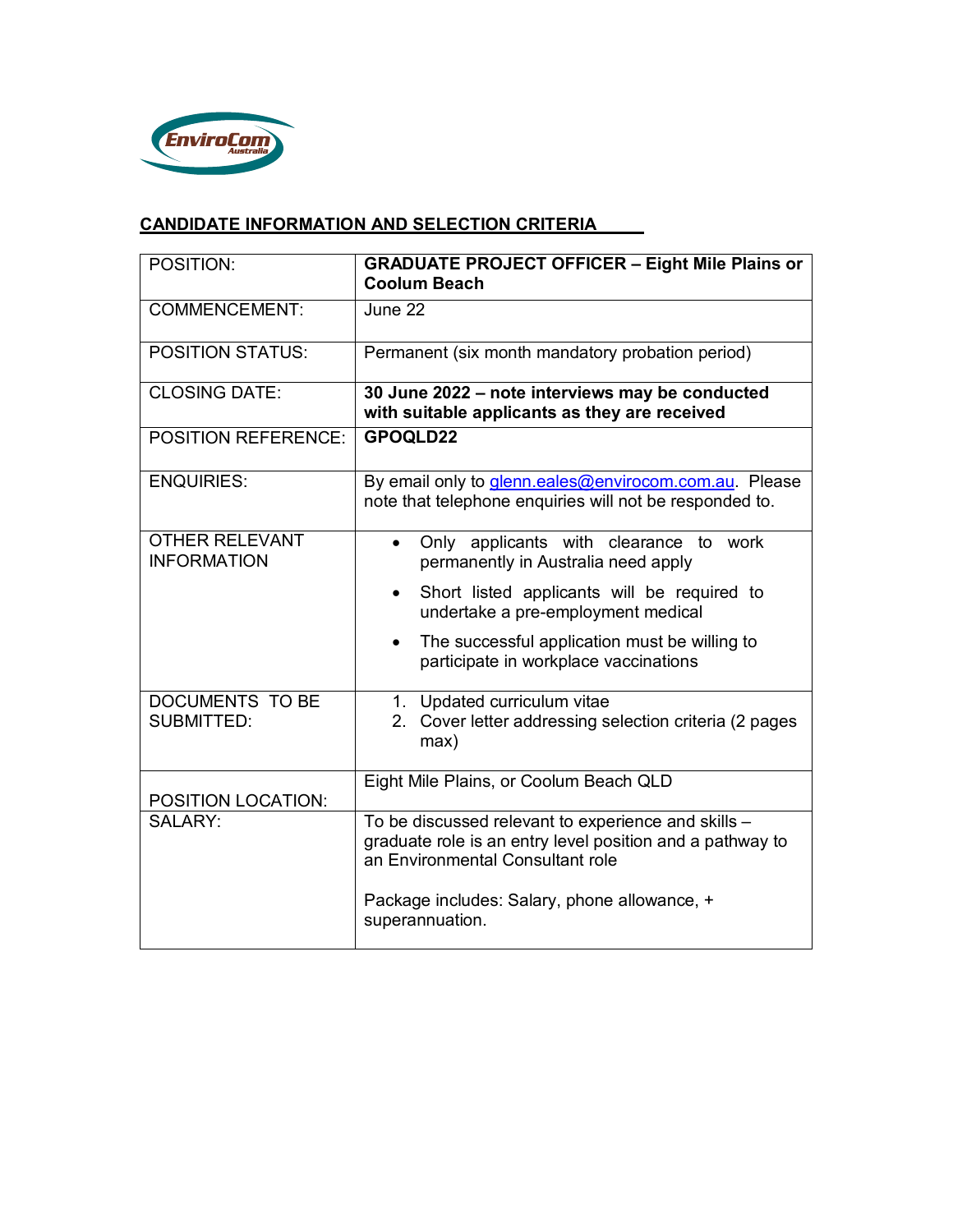| <b>POSITION OUTLINE:</b>                       | The Graduate Project Officer position is offered within<br>EnviroCom's Graduate Program. This program is a paid<br>fulltime position that mentors graduates in key service<br>areas to generate a well-rounded Environmental<br>Consultant. As a result, it is the direct intention that the<br>successful applicant will develop all the required skills and<br>be offered an Environmental Consultant role in the future.<br>This position will have areas of focus that include:<br>Physical data collection (waste auditing and bin<br>inspection projects)<br>Presentation and education services                                                                      |
|------------------------------------------------|-----------------------------------------------------------------------------------------------------------------------------------------------------------------------------------------------------------------------------------------------------------------------------------------------------------------------------------------------------------------------------------------------------------------------------------------------------------------------------------------------------------------------------------------------------------------------------------------------------------------------------------------------------------------------------|
|                                                | Data management and reporting                                                                                                                                                                                                                                                                                                                                                                                                                                                                                                                                                                                                                                               |
|                                                | In addition, there are opportunities for applicants with a<br>strong creative interest. For example, the development<br>of educational resources (print and electronic) as well as<br>infographic and other elements to assist in the<br>accessibility of information in reports.                                                                                                                                                                                                                                                                                                                                                                                           |
|                                                | As a result, we are seeking an environmentally and<br>creatively minded individual, who wishes to participate in<br>all aspects of the consultancy's services. The candidate<br>would also have a focus on time management and<br>working in a team environment while being a proactive<br>participant in their own learning and development.<br>Candidates that can deliver this, while adding a design<br>flair to documents, printed and digital education and<br>behaviour change resources would be considered highly<br>desirable.                                                                                                                                    |
|                                                | A manual driver's licence, the ability to attain and retain a<br>working with children card, and a willingness to participate<br>in required workplace vaccination programs are all<br>essential for this role.                                                                                                                                                                                                                                                                                                                                                                                                                                                             |
| <b>ESSENTIAL</b><br><b>SELECTION CRITERIA:</b> | 1. Relevant qualifications in Environmental Sciences,<br>Graphic Design, Communications, Education,<br>Environmental Management or similar<br>2. Knowledge, or the ability to quickly acquire<br>knowledge, within the field of waste management<br>Willingness to undertake physical project delivery,<br>3.<br>including waste audits and bin inspection<br>programs<br>4. Demonstrated high level written communication<br>skills. This includes skills in drafting, self-editing<br>and editing the work of others across a range of<br>written formats. For example project updates and<br>reports, formal and informal emails and<br>educational and engagement text. |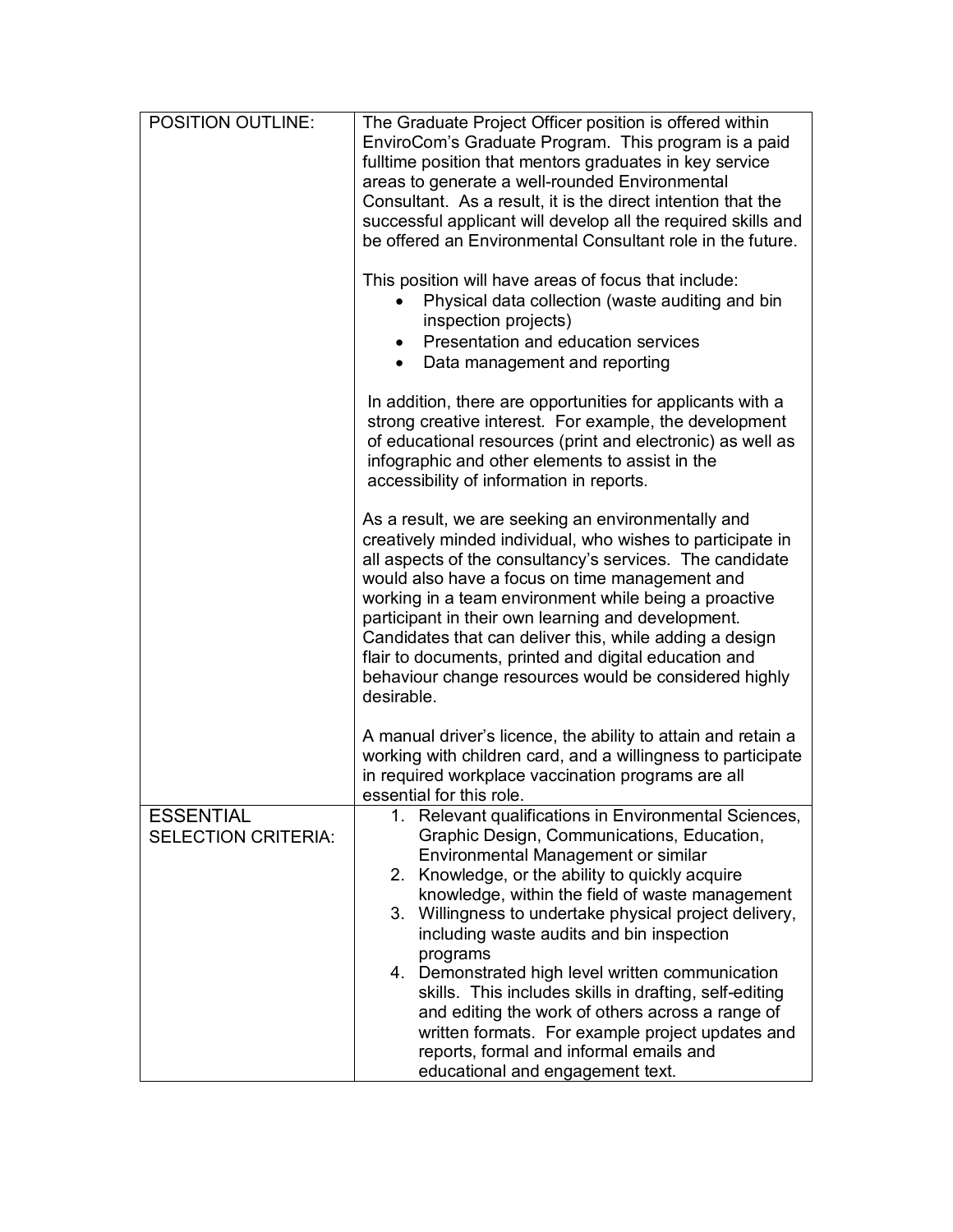|                         | 5. Demonstrated high level verbal communication<br>skills. This may include student and community<br>presentations, client engagement, public speaking<br>and internal communications.<br>6. Demonstrated research and data analysis skills<br>including aggregation, manipulation and analysis<br>of data sets using MS Excel.                                                                                                                                                                                                                                                                                                                                                                                                                                                                   |
|-------------------------|---------------------------------------------------------------------------------------------------------------------------------------------------------------------------------------------------------------------------------------------------------------------------------------------------------------------------------------------------------------------------------------------------------------------------------------------------------------------------------------------------------------------------------------------------------------------------------------------------------------------------------------------------------------------------------------------------------------------------------------------------------------------------------------------------|
| <b>ABOUT ENVIROCOM:</b> | EnviroCom Australia (EnviroCom) is an independent<br>division of JJs Waste and Recycling. We have provided<br>professional environmental consultancy services to the<br>public and private sectors since 1998.                                                                                                                                                                                                                                                                                                                                                                                                                                                                                                                                                                                    |
|                         | EnviroCom's services focus on generating positive<br>environmental behaviours in communities in which we<br>work. Our primary focus is on sustainability behaviours<br>that limit, reduce and recover resources, with the primary<br>service area associated with waste minimisation and<br>recovery. Water demand, energy demand and<br>environmental sustainability are also areas of focus. To<br>achieve this, critical application of environmental<br>education and behaviour change approaches are<br>applied based on community understanding arising from<br>research and industry best practice.                                                                                                                                                                                        |
|                         | As a result, our staff have a focus on behaviour change<br>processes, including the provision of services that<br>determine current behaviours as well as identifying<br>opportunities for changing or improving behaviours. In<br>waste management, these services may include<br>analysing the composition of waste streams (physical<br>segregation of waste materials), determining waste<br>generation and disposal behaviours (inspections of<br>bins), and investigating and understanding the beliefs<br>and attitudes that drive the observed behaviours<br>(surveys, interviews and focus groups). Combining<br>these research programs with innovative, strategic and<br>high-quality community education and engagement<br>interventions is key to the longevity of our organisation. |
|                         | EnviroCom has offices in Brisbane and Coolum as well<br>as offices in Sydney, Orange, Melbourne and Canberra.<br>The offices work primarily as small teams to deliver<br>projects within each geographic region, but also assist<br>other branches with specialised skills or to meet specific<br>project needs. This will result in regional as well as<br>interstate travel on occasions.                                                                                                                                                                                                                                                                                                                                                                                                       |
|                         | EnviroCom is a leader in the unique blend of services<br>offered to our clients. The offered position provides an<br>opportunity to influence the behaviours of communities<br>across QLD and Australia, resulting in improved<br>environmental and sustainability outcomes. If you have                                                                                                                                                                                                                                                                                                                                                                                                                                                                                                          |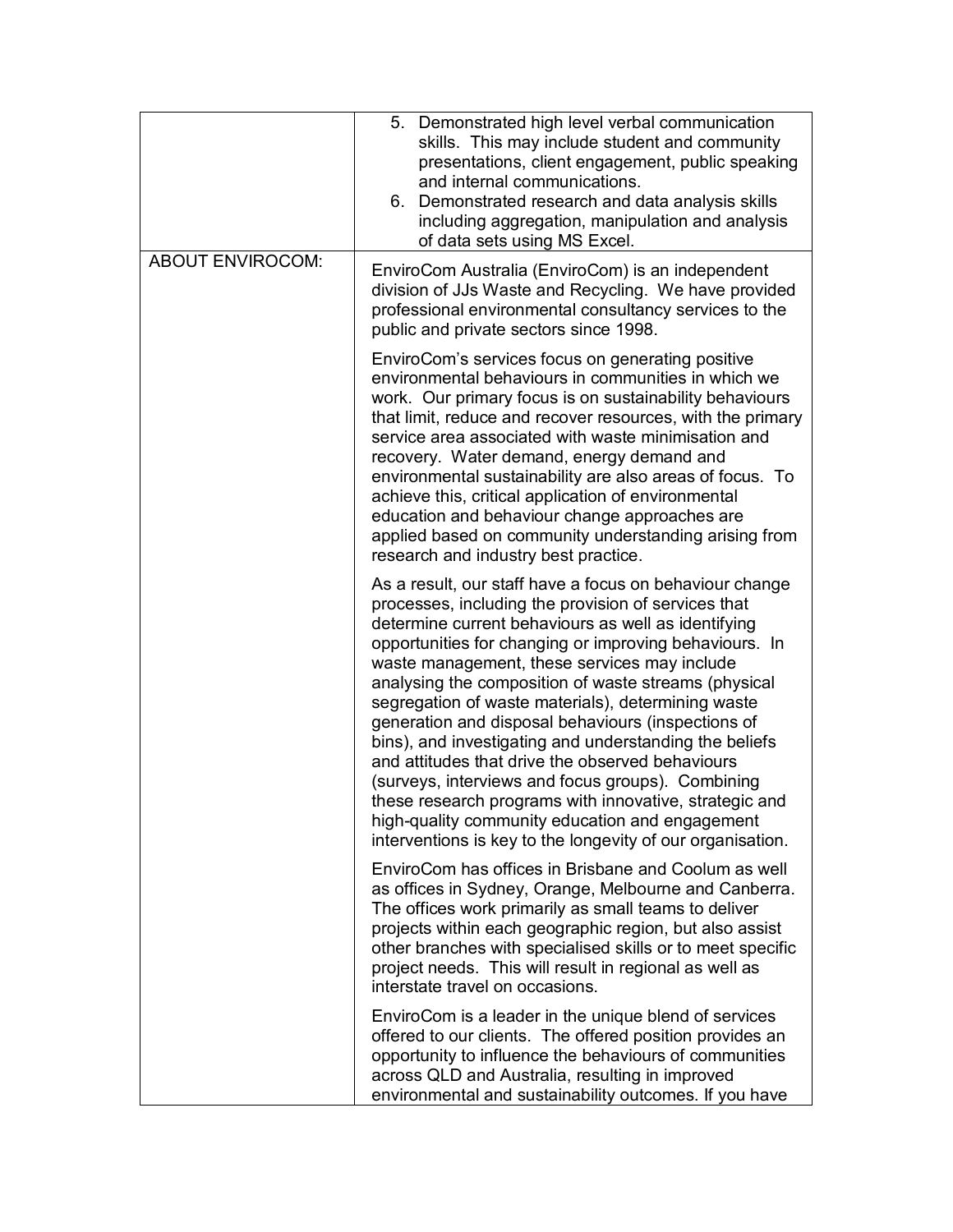| the required mix of practical skills, knowledge and<br>experiences and would like to influence policy and local |
|-----------------------------------------------------------------------------------------------------------------|
| behaviours, this is the position for you!                                                                       |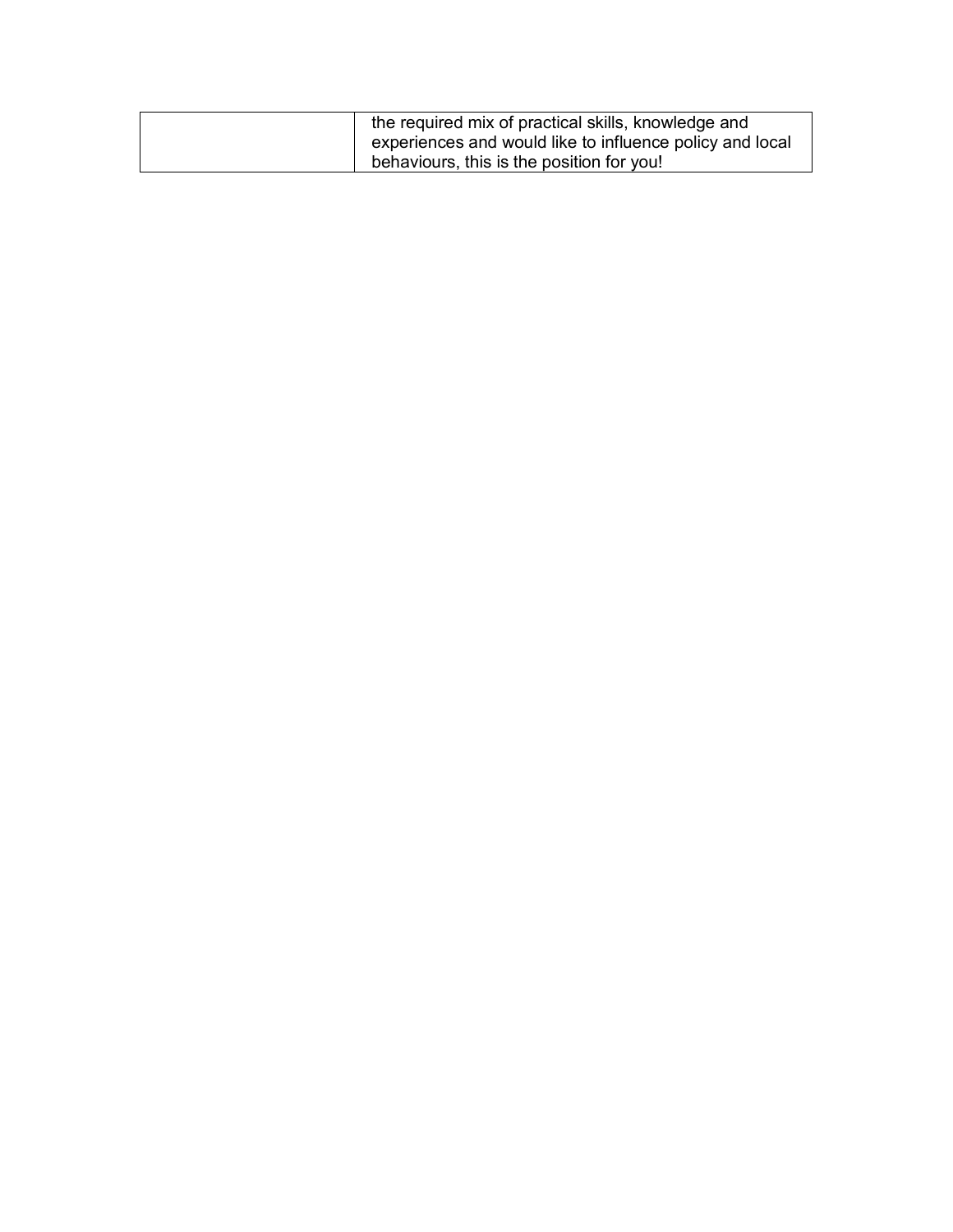# **PD-GEN-754-14 Graduate Environmental Project Officer**



| Title:                                          | <b>Graduate Project Officer</b> |  | Name:   |           |         |  |
|-------------------------------------------------|---------------------------------|--|---------|-----------|---------|--|
| Department:                                     | EnviroCom                       |  |         |           |         |  |
| Written By:                                     | <b>Christian Lisle</b>          |  |         | Date:     | 14/7/09 |  |
| Approved by: General Manager:<br>Paula Harrison |                                 |  | Date: I | 22/9/2010 |         |  |

## **Part A: Position Description Guidelines**

Please ensure you complete the sections below to reflect the inherent requirements of the position (i.e., **what are the major accountabilities, competencies and experience needed to successfully meet the purpose of this role**).

If a person is currently in this position, please remember **not to complete the document to reflect what the person currently does and the level they perform at, but what they should be doing and how they should be performing.**

#### **Part B: Position Description**

Indicate in a single sentence (if possible) why the position exists.

To provide support on project development, implementation, evaluation and reporting on a range of environmental projects to service the needs of EnviroCom's customers and potential customers. To undertake training across all areas of consultancy that will form part of an ongoing Consultant role.

#### **Part C: Position Impact**

Indicate in a single sentence (if possible) why the position is important to EnviroCom's success.

The position will provide support for creative and timely project development, implementation, evaluation and reporting on a range of environmental projects that will enhance EnviroCom's position as a quality provider of environmental services. Provides the organisation with consultants who have been trained in all aspects of the business operations.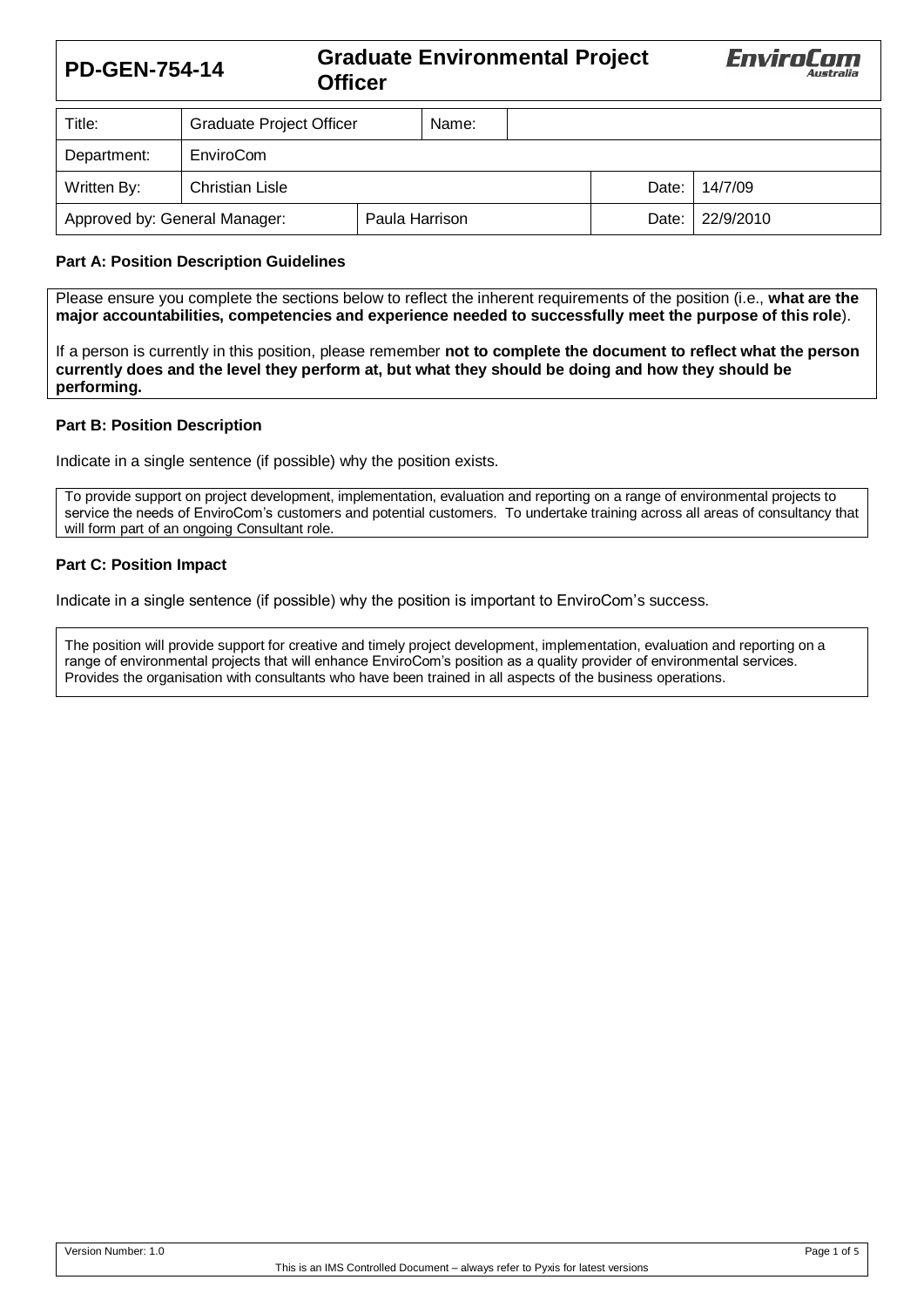



## **Part D: Major Accountability Areas**

Broadly categorise the major accountabilities/responsibilities of the position and provide a performance measure (Key Performance Indicator) for each Major Accountability Area.

| <b>Major Accountability Area</b>                      | <b>Key Performance Indicator</b>                                                                                   |  |
|-------------------------------------------------------|--------------------------------------------------------------------------------------------------------------------|--|
|                                                       | (Based on SMART criteria= Specific, Measurable,                                                                    |  |
|                                                       | <b>ACHIEVABLE, Relevant, Time-Limited)</b>                                                                         |  |
| <b>Strategy and Planning</b>                          | Assist in the design of strategies for customers within budget<br>$\blacksquare$                                   |  |
|                                                       | constraints                                                                                                        |  |
|                                                       | Assist in developing plans for implementation of program<br>٠                                                      |  |
|                                                       | initiatives                                                                                                        |  |
|                                                       | Adhere to reporting systems to accurately record all initiatives<br>٠                                              |  |
|                                                       | and their outcomes<br>Assist in program evaluation<br>٠                                                            |  |
|                                                       | Assist with review the success of activities within program on<br>$\blacksquare$                                   |  |
|                                                       | an annual basis (or as required within contract)                                                                   |  |
|                                                       |                                                                                                                    |  |
| <b>Education and Outreach</b>                         | Conduct regular visits and presentations to schools (as<br>٠                                                       |  |
|                                                       | required within strategies)                                                                                        |  |
|                                                       | Deliver a variety of community outreach activities (as required<br>٠                                               |  |
|                                                       | within strategies)                                                                                                 |  |
|                                                       | Undertake research projects relating to environmental<br>٠                                                         |  |
|                                                       | education (as required within strategies)                                                                          |  |
| <b>Technical services</b>                             | Assist with waste audit programs as directed by Manager<br>٠                                                       |  |
|                                                       | Undertake Bin Inspection Programs<br>Report on technical service projects as directed by Manager<br>$\blacksquare$ |  |
|                                                       | Undertake stock inventories for technical service equipment                                                        |  |
|                                                       | Maintain equipment in clean and ordered condition<br>$\blacksquare$                                                |  |
|                                                       | Calibrate scales and ensure all equipment is working<br>٠                                                          |  |
| <b>Customer liaison</b>                               | Attend meetings with EnviroCom management and designated<br>$\blacksquare$                                         |  |
|                                                       | customers to provide project status reports                                                                        |  |
|                                                       | Work with customers on projects as required<br>$\blacksquare$                                                      |  |
| Involvement in cross-business, community and industry | Provide feedback on industry information to manager/team to<br>٠                                                   |  |
| activities                                            | enhance the organisations knowledge                                                                                |  |
|                                                       | Identify possible opportunities to promote EnviroCom's<br>٠<br>services (follow up as requested by Manager)        |  |
| Reporting                                             | Provide all reports according to approved timelines and<br>٠                                                       |  |
|                                                       | budgets                                                                                                            |  |
|                                                       | Develop, monitor and maintain directory of relevant<br>٠                                                           |  |
|                                                       | school/project contacts.                                                                                           |  |
|                                                       | Attendance at, and participation in designated project<br>٠                                                        |  |
|                                                       | meetings                                                                                                           |  |
| Administration and management                         | Adhere to all company administrative procedures required as<br>$\blacksquare$<br>part of this position:            |  |
|                                                       | Record hours worked on a daily basis<br>٠                                                                          |  |
|                                                       | Provide timesheets on a weekly basis<br>٠                                                                          |  |
|                                                       | Record TOIL<br>٠                                                                                                   |  |
|                                                       | Provide leave documentation<br>٠                                                                                   |  |
|                                                       | Continually update project plans                                                                                   |  |
|                                                       | $\blacksquare$<br>Provide project status reports to management on request and                                      |  |
|                                                       | as designated                                                                                                      |  |

#### **Part E: Competencies**

List the major competency areas, which are necessary to achieve the position's major responsibilities. Indicate the level (including descriptor) of the competency (i.e., Basic, Intermediate, Advanced).

| <b>Competency</b>           | <b>Definition</b>                                                                                                                                                      | Level                                                                                                                                                                                     |
|-----------------------------|------------------------------------------------------------------------------------------------------------------------------------------------------------------------|-------------------------------------------------------------------------------------------------------------------------------------------------------------------------------------------|
| Sector knowledge            | Maintains up-to-date knowledge about<br>current and potential future policies,<br>trends, technology and other<br>information relevant to the<br>environmental sector. | Basic – Understands the key environmental issues<br>associated with the role and is prepared to seek<br>further information which aids in delivery of<br>innovative strategy initiatives. |
| Project and Time Management | Plans, coordinates and delivers<br>projects on time using project                                                                                                      | Basic - Plans, assists and delivers medium sized<br>projects on time using project management                                                                                             |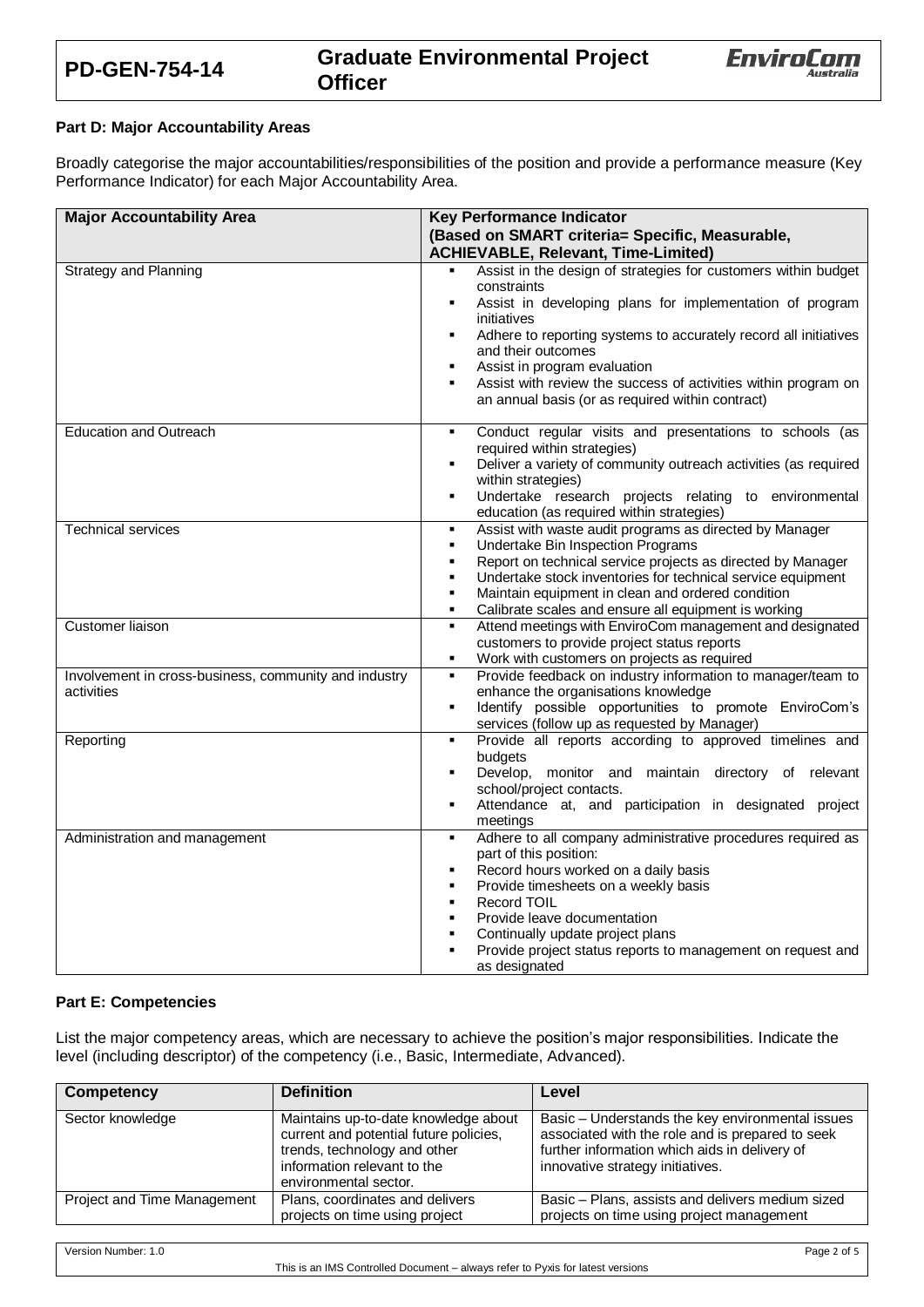

# **PD-GEN-754-14 Graduate Environmental Project Officer**



| <b>Competency</b>        | <b>Definition</b>                                                                                                                                                                                                                         | Level                                                                                                                                                                                                                                                         |  |
|--------------------------|-------------------------------------------------------------------------------------------------------------------------------------------------------------------------------------------------------------------------------------------|---------------------------------------------------------------------------------------------------------------------------------------------------------------------------------------------------------------------------------------------------------------|--|
|                          | management methods, tools and<br>techniques. Provides customer status<br>and annual reports on time.                                                                                                                                      | methods, tools and techniques. Provides customer<br>status and annual reports on time.                                                                                                                                                                        |  |
| Team Work and Management | Is cooperative and helpful to the rest of<br>the team/ other teams; Actively assists<br>other team members towards the<br>achievement of a common goal.                                                                                   | Intermediate -volunteers to help others succeed;<br>proactively participates in team decision making;<br>makes suggestions and is prepared to take on<br>additional responsibility to improve team<br>performance.<br>Responds well to management directives. |  |
| Communicating to Others  | Conveys and explains information<br>clearly and concisely; can get<br>messages across with the desired<br>effect; prepares routine documents<br>and comprehensive reports; makes<br>formal presentations to a variety of<br>audiences     | Basic - Communicates (both in writing and orally)<br>with people from all levels of EnviroCom and<br>externally about routine and non - routine tasks<br>and issues.                                                                                          |  |
| Interpersonal agility    | Takes time to listen, understand and<br>respond appropriately to others; builds<br>rapport quickly and relates well to all<br>kinds of people; builds relationships<br>and networks to achieve both personal<br>goals and business goals. | Basic-Learns quickly when facing new problems;<br>looks beyond the obvious when analysing a<br>situation.                                                                                                                                                     |  |
| <b>Business Interest</b> | Shows an interest in EnviroCom as a<br>business; provides constructive input<br>into the direction of the business:<br>promotes EnviroCom's services to<br>customers.                                                                     | Basic - Shows an interest in EnviroCom as a<br>business; provides constructive input into the<br>direction of the business; promotes EnviroCom's<br>services to customers.                                                                                    |  |

# **Part F: Compliance/Workplace Safety**

Compliance with OH & S systems; organisational procedures and policies is a mandatory requirement of this position.

As part of the EnviroCom team, movement of education resources is essential and this may involve the lifting of heavy or awkward objects, including boxes. Manual handling training will be required/ provided.

As part of the EnviroCom team, undertaking waste auditing and bin inspection programs is expected. These may involve lifting of heavy objects, standing for long periods of time, bending and being subjected to unpleasant sights and odours. Audit procedures must be continually adhered to and training provided.

This role requires regular motor vehicle travel to meet business requirements. A current drivers licence is essential.

# **Part G: Essential & Desired Experience**

Summarise the essential experience and desired experience (including years of experience, if relevant) necessary to perform this position

| <b>Essential</b>                                                                                                                   | <b>Desired</b> |
|------------------------------------------------------------------------------------------------------------------------------------|----------------|
| Qualifications/experience in a similar<br>position/specialist field<br>Excellent communication skills – both written and<br>verbal |                |
| Report writing                                                                                                                     |                |
| Ability to plan and organise projects<br>Proficiency with Microsoft suite (including Excel)                                        |                |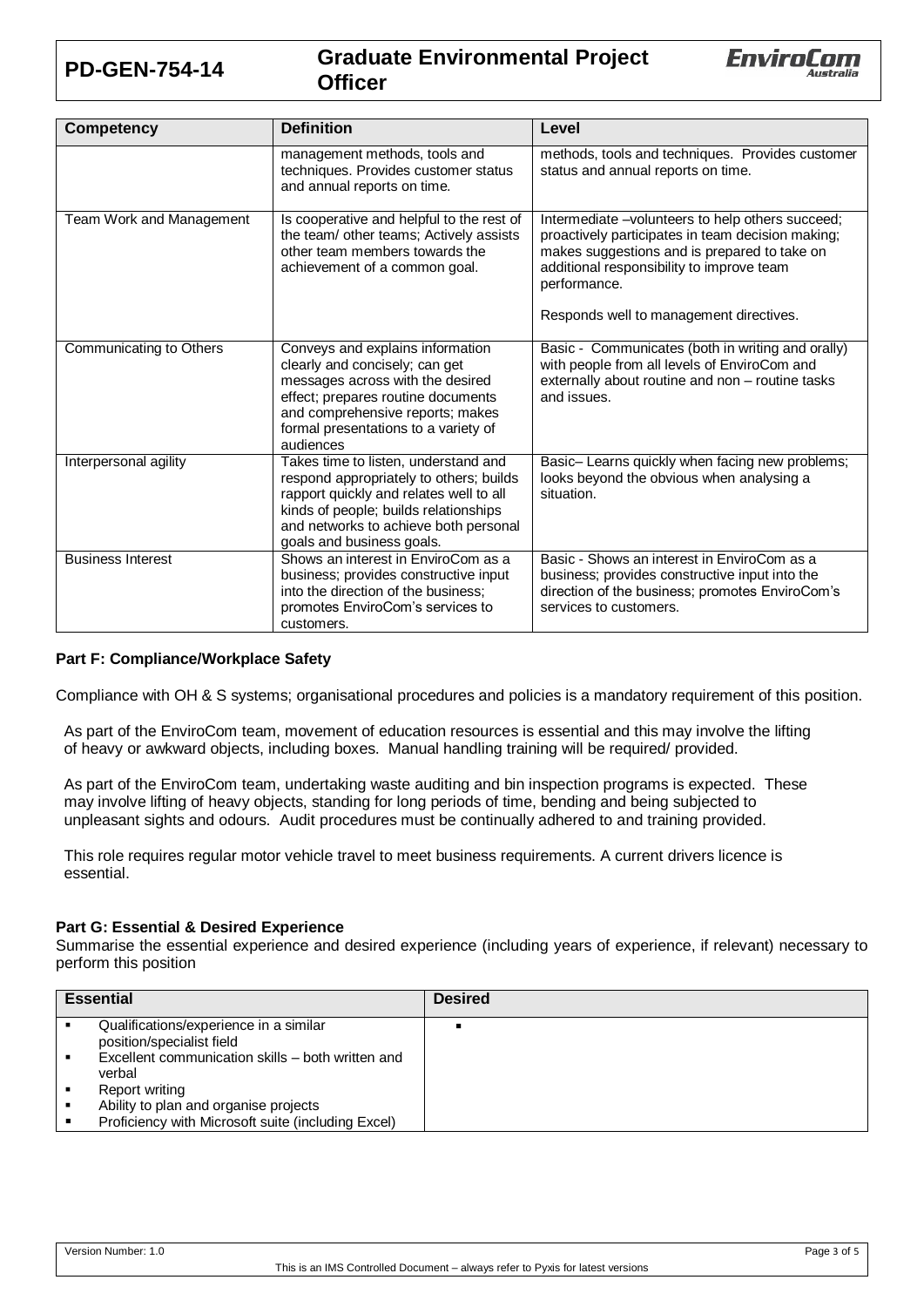

# **PD-GEN-754-14 Graduate Environmental Project Officer**



# **Part H: Essential & Desired Formal Qualifications**

Indicate the essential and desired formal qualifications necessary to perform this position.

|                                                                                                                                               | <b>Desired</b> |
|-----------------------------------------------------------------------------------------------------------------------------------------------|----------------|
| Relevant Tertiary qualification<br><b>Manual Drivers Licence</b><br>Clearance (or ability to be cleared) as Suitable<br>to Work with Children |                |

## **Part I: Role Dimensions**

| <b>Budget</b><br>(Indicate if the position is<br>responsible for a budget<br>and/or revenue) | Annual Operating Expense Budget<br><b>Annual Business Unit Revenue</b><br>Quotation Authorisation Limits<br><b>Expenditure Authorisation Limits</b> | - \$<br>\$<br>\$<br>\$As outlined in<br>strategies | Per Annum<br>Per Annum<br>Per quotation<br>Per expenditure |
|----------------------------------------------------------------------------------------------|-----------------------------------------------------------------------------------------------------------------------------------------------------|----------------------------------------------------|------------------------------------------------------------|
| <b>Customers</b><br>(Customers/stakeholders<br>this position<br>services/liaises with)       | Customers and potential customers; industry groups.<br>Internal staff, national and state management and J.J.Richards Board of Directors.           |                                                    |                                                            |